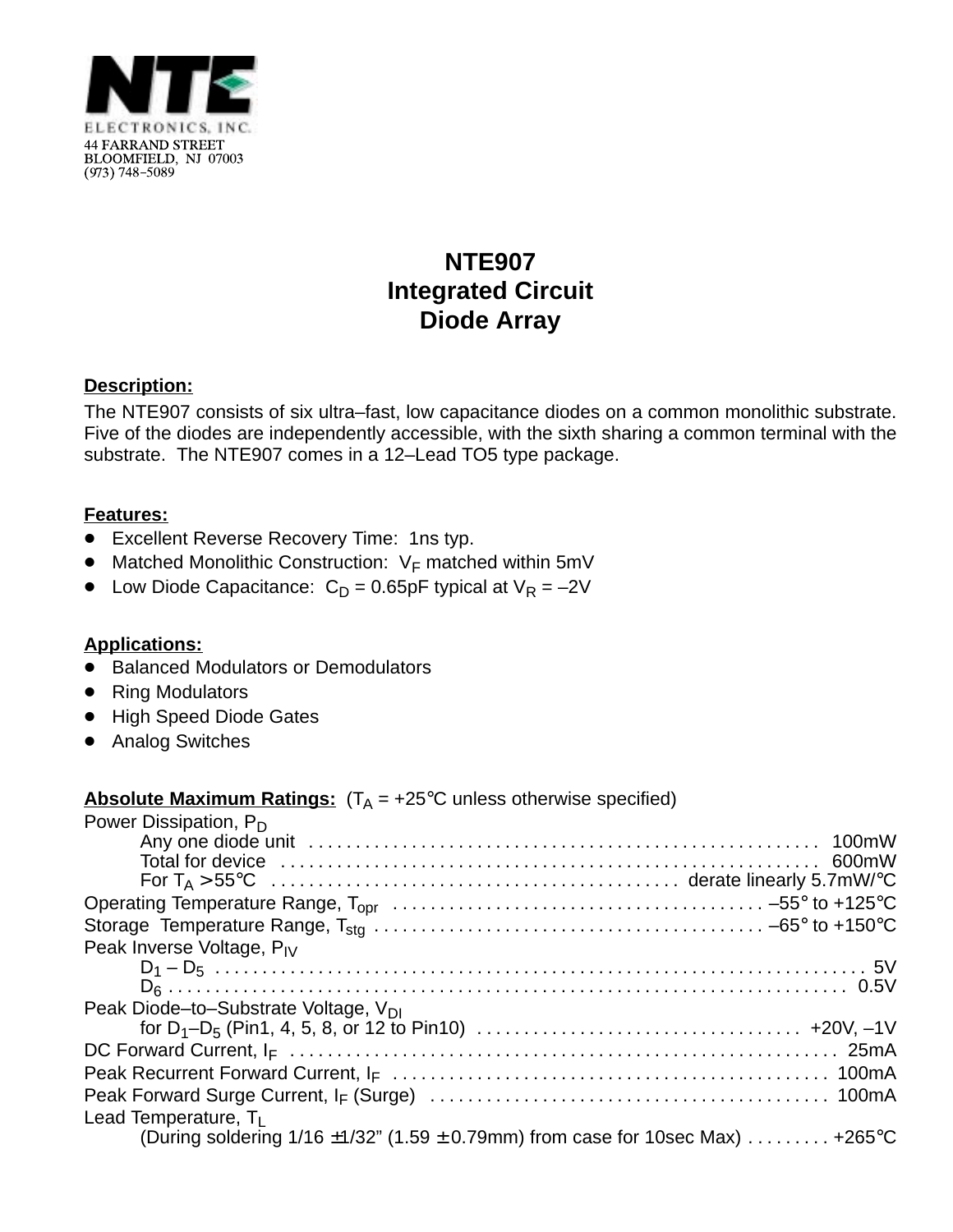| <b>Electrical Characteristics:</b> $(T_A = +25^{\circ}C,$ Note 1 unless otherwise specified) |  |  |  |  |  |  |
|----------------------------------------------------------------------------------------------|--|--|--|--|--|--|
|----------------------------------------------------------------------------------------------|--|--|--|--|--|--|

| <b>Parameter</b>                                                                                        | <b>Symbol</b>                                           | <b>Test Conditions</b>      | <b>Min</b>               | <b>Typ</b>     | <b>Max</b>               | <b>Unit</b>         |
|---------------------------------------------------------------------------------------------------------|---------------------------------------------------------|-----------------------------|--------------------------|----------------|--------------------------|---------------------|
| DC Forward Voltage Drop                                                                                 | $V_F$                                                   | $I_F = 50 \mu A$            | $\overline{\phantom{0}}$ | 0.65           | 0.69                     | V                   |
|                                                                                                         |                                                         | $I_F = 1$ mA                |                          | 0.73           | 0.78                     |                     |
|                                                                                                         |                                                         | $I_F = 3mA$                 |                          | 0.76           | 0.80                     |                     |
|                                                                                                         |                                                         | $I_F = 10mA$                |                          | 0.81           | 0.90                     |                     |
| DC Reverse Breakdown Voltage                                                                            | $V_{(BR)R}$                                             | $I_R = -10 \mu A$           | 5                        | $\overline{7}$ | $\overline{\phantom{0}}$ | V                   |
| DC Reverse Breakdown Voltage<br>Between any Diode Unit and<br>Substrate                                 | $V_{(BR)R}$                                             | $I_R = -10\mu A$            | 20                       |                |                          | $\vee$              |
| DC Reverse (Leakage) Current                                                                            | l <sub>R</sub>                                          | $V_R = -4V$                 | $\equiv$                 | 0.016          | 100                      | nA                  |
| DC Reverse (Leakage) Current<br>Between any Diode Unit and<br>Substrate                                 | l <sub>R</sub>                                          | $V_R = -10V$                |                          | 0.022          | 100                      | nA                  |
| Magnitude of Diode Offset Voltage<br>(Difference in DC Forward Voltage<br>Drops of any Two Diode Units) | $ V_{F1}-V_{F2} $                                       | $I_F = 1mA$                 |                          | 0.5            | 5                        | mV                  |
| Temperature Coefficient of $ V_{F1}-V_{F2} $                                                            | $\Delta$ VF <sub>1</sub> -V <sub>F2</sub><br>$\Delta T$ | $I_F = 1mA$                 |                          | 1              |                          | $\mu$ V/°C          |
| Temperature Coefficient of Forward<br>Drop                                                              | $\Delta V_{\textsf{F}}$<br>$\Delta T$                   | $I_F = 1mA$                 |                          | $-1.9$         |                          | $mV$ <sup>o</sup> C |
| DC Forward Voltage Drop for<br>Anode-to-Substrate Diode (D <sub>S</sub> )                               | $V_F$                                                   | $I_F = 1mA$                 |                          | 0.65           |                          | $\vee$              |
| <b>Reverse Recovery Time</b>                                                                            | $t_{rr}$                                                | $I_F = 10mA$ , $I_R = 10mA$ | $\overline{\phantom{0}}$ | 1              | $\overline{\phantom{0}}$ | ns                  |
| Diode Resistance                                                                                        | $R_D$                                                   | $f = 1$ kHz, $I_F = 1$ mA   | 25                       | 30             | 45                       | $\Omega$            |
| Diode Capacitance                                                                                       | $C_D$                                                   | $V_R = -2V$ , $I_F = 0$     | $\overline{\phantom{0}}$ | 0.65           | —                        | рF                  |
| Diode-to-Substrate Capacitance                                                                          | $C_{D1}$                                                | $V_{D1}$ = +4V, $I_F = 0$   | $\qquad \qquad -$        | 3.2            | —                        | pF                  |

Note 1. Characteristics apply for each diode unit, unless otherwise specified.